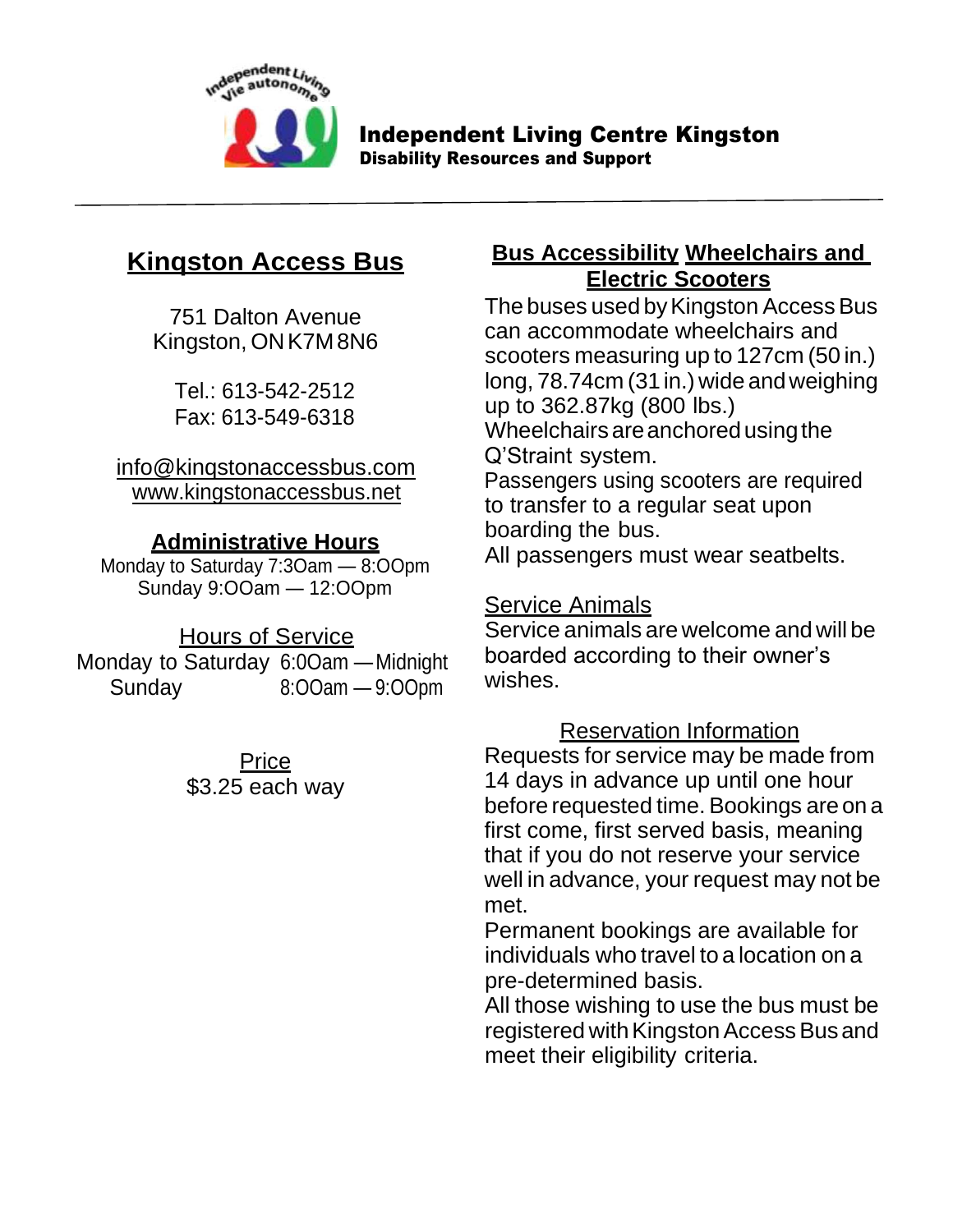# **Kinqston Transit**

1181 John Counter Boulevard Kingston, ON K7K 6C7

> Tel.: 613-546-0000 TTY: 613-546-4889

#### [contactus@cityofkinqston.ca](mailto:contactus@cityofkinqston.ca) <http://www.cityofkinqston.ca/residents> /transit

Administrative Hours Monday to Friday 8:3Oam to 4:3Opm

#### Service Hours

Monday to Saturday 6:OOam — 11:3Opm Sundays 8:3Oam —8:3Opm

No service on Christmas Day and New Years Day.

#### **Price**

Single Trip \$3.25 for ages 6 — 18 and65+ \$3.25 for ages 19 — 64

#### Monthly Pass

Free for ages 0-14 \$59.50 for ages 15-24 \$80.00 for ages 25-64 \$59.50 for ages 65+

Other pricing options are available.

## Bus Accessibility Wheelchair and Electric Scooters

Acombination of low-floor and kneeling buses are found throughout thefleet and are used on all routes. All buses are equipped with either a ramp or a lift, ensuring that people with mobility issues will be able to access the bus. Each bus has two accessible spaces for wheelchairs or scooters.

## Travel Companion

Afree support person pass is available for support staff for individuals who require assistance while on the bus. Eligibility isdetermined onacase-bycase basis.

## Visual Impairments

Allbusesareequipped withhigh-contrast signs indicating the location of the next stop. In addition, there is a voice announcement of the next available stop.

### **Miscellaneous**

For people who are unable to reach the traditional pull line to indicate that they need a stop, there are stop request controls that are operable with one hand located at every row of seats.

## Service Animals

Service animals are welcome on all city buses. A letter from a physician or nurse may be required in some cases.